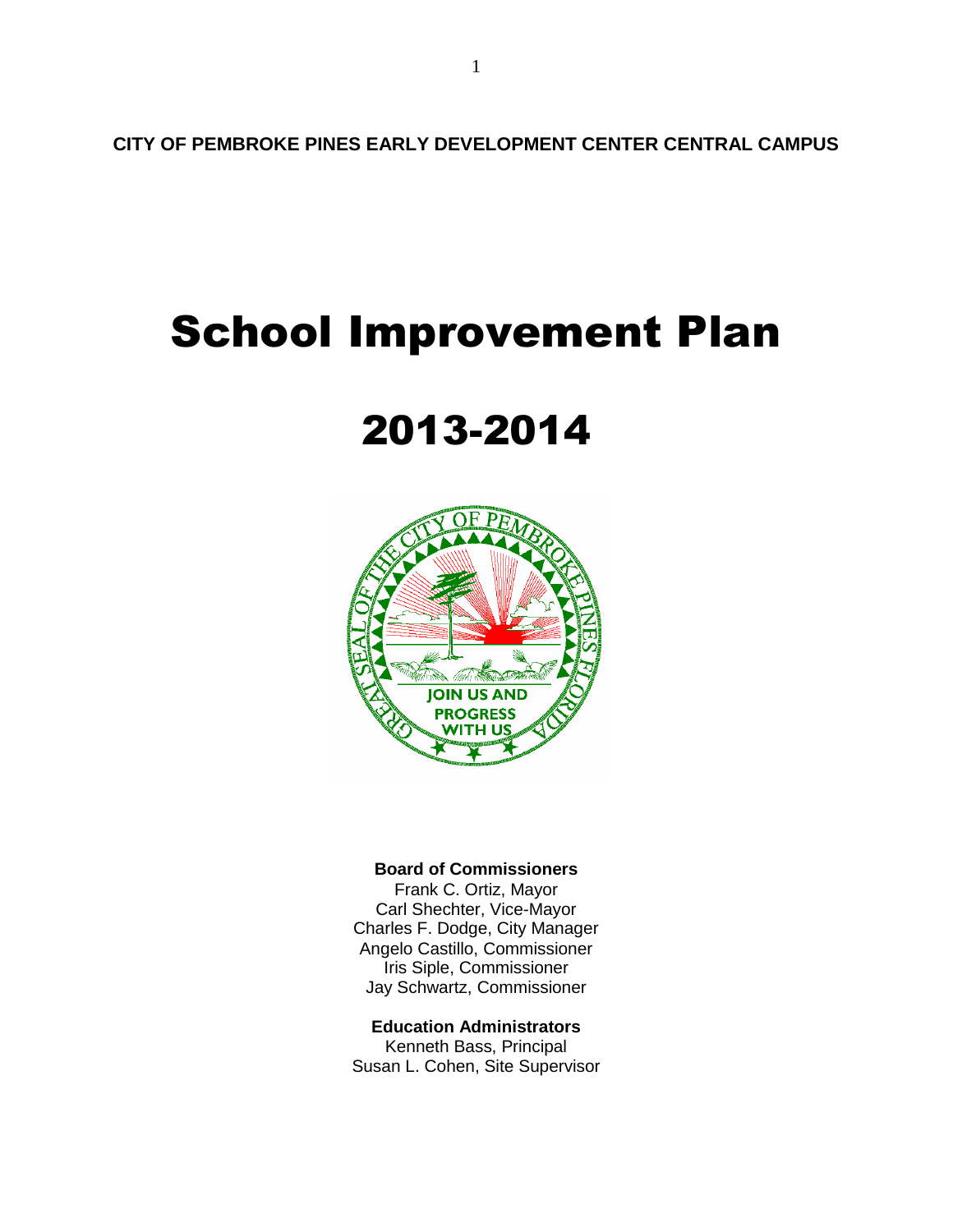### MISSION STATEMENT

The City of Pembroke Pines Early Development Center Central Campus envisions a professional team of educators, fostering parent and community partnerships with the purpose of inspiring students to reach their individual potential. We envision a standards based, inclusive, and challenging curriculum that stimulates learning and creativity in a positive and safe environment.

#### VISION STATEMENT

Nurturing partnerships with our families, we strive to teach our leaders of tomorrow; educating the whole child while embracing their uniqueness and creativity. Our motto is: LEARNERS TODAY….. LEADERS TOMORROW…….

### OUR PHILOSOPHY

Research has shown that most of the child's potential for learning is established by age 6. During these early years, children need a stimulating environment which will enable them to build their own knowledge through many and varied opportunities to see, hear, smell, taste and feel. This includes opportunities to be "little scientists", to explore and experiment, to question and guess, to fail and try again.

Through research, we also know that young children learn primarily through play. In play, children feel the freedom to try out new ideas, practice skills and imitate adult roles.

As competent teachers plan activities and direct opportunities for children to work and play together, children learn to get along with others and to feel good about themselves. These experiences effect their growth and all learning for the rest of their lives.

We believe basic care routines provide as much opportunity for meaningful learning to occur as experiences planned for circle times and learning centers. Instruction in hand washing and toileting, sensible eating and proper care of materials is as important to a well-planned curriculum as learning colors, shapes and letters.

Above all, we recognize, value and respect the sanctity and uniqueness of the individual that is your child.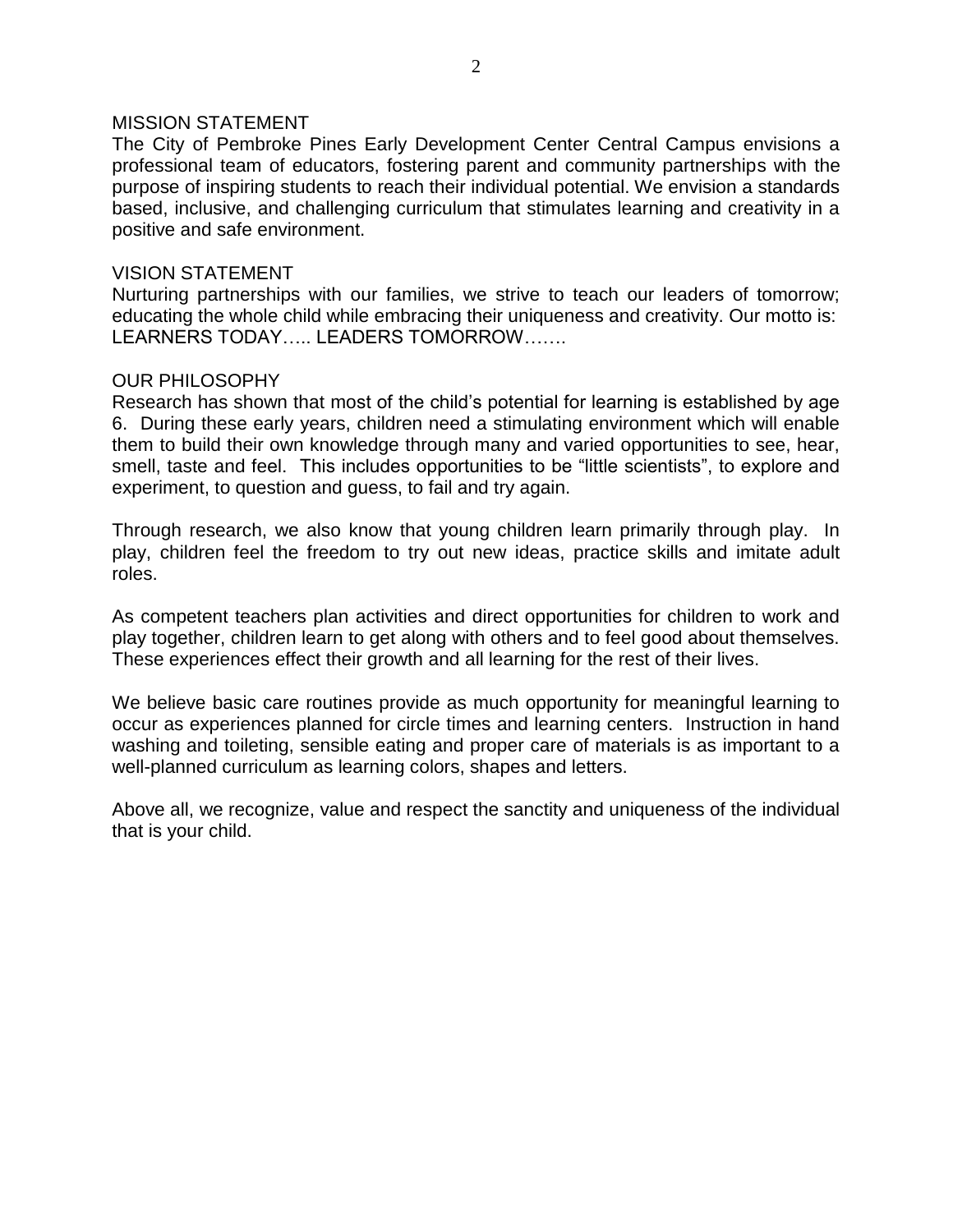The City of Pembroke Pines Early Development Center Central Campus is an AdvancED SACS CASI accredited early development center located in Pembroke Pines, southwest Broward County, Florida. There are currently 202 children ranging in age from two-years old to five-years old in the school. The classrooms consist of three classes of two-year olds, three classes of three-year olds and four classes of four-year olds.

The total population of the city as of the 2010 Census Population is 34.4% Caucasian, 41.4% Hispanic or Latino origin, 19.8% African American, and 4.9% Asian.

The school makeup as of October, 2013 is as follows:

- Gender: Male: 49% Female: 51%
- QuickFacts: White: (non-Hispanic): 33% Hispanic or Latino: 42% Black or African American: 18% Chinese: 1% Vietnamese: 1% Other Asian: 4% Other: 1%
- IFSP/IEP Status: Children Without IFSP: 100% Children With IFSP: 0% Children Without IEP: 100% Children With IEP: 0%
- Funding Source: Child Care: 202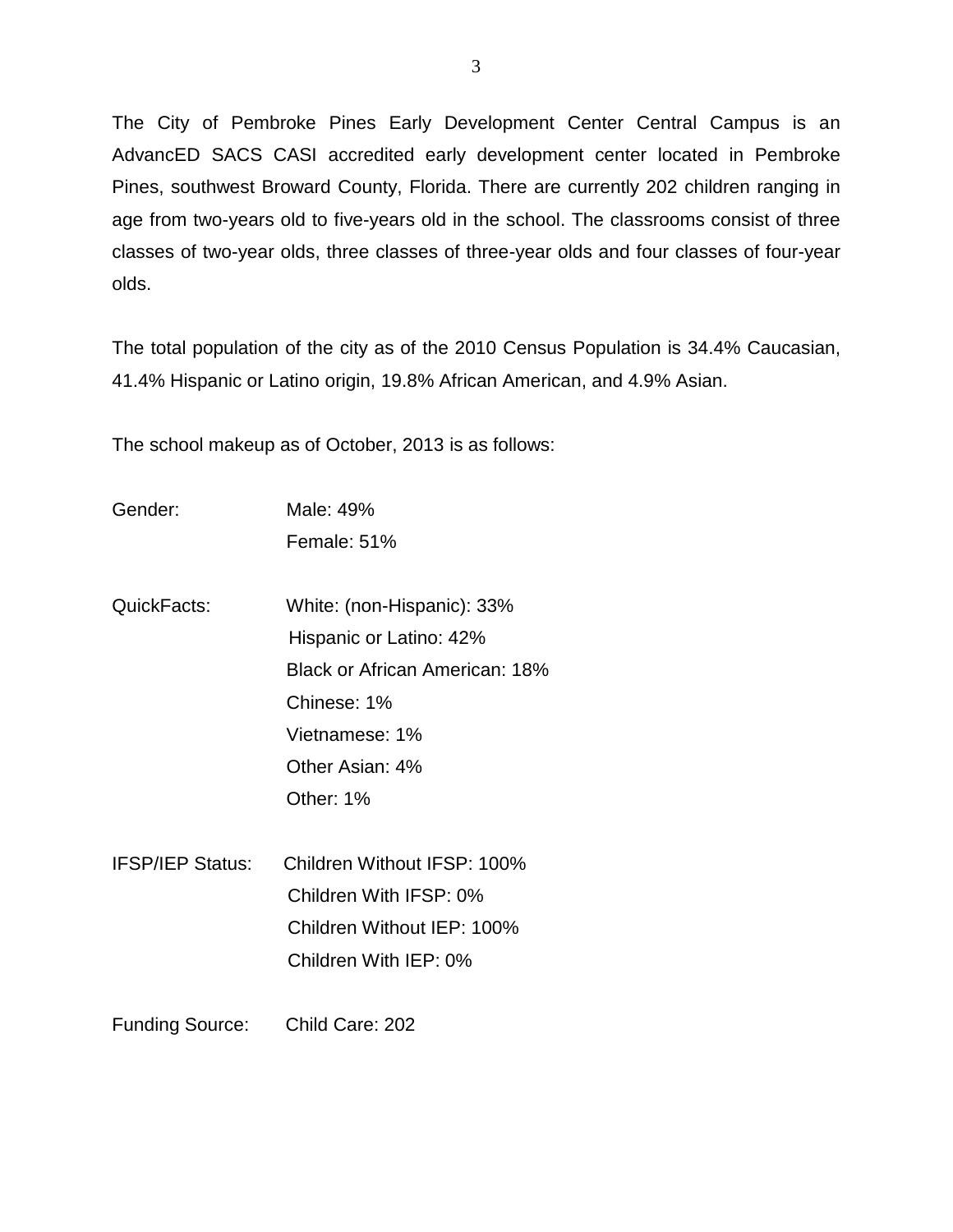Age or Class/Grade: 2 to 3 years (Yellow): 33% Preschool 3 class/grade (Green): 33% Pre-K 4 class/grade (Blue): 34%

Primary Language: English: 91% Spanish: 6% Chinese (all dialects): 1% Vietnamese: 1% Russian: 1%

4% of the student population receives financial assistance from Family Central. The teacher population is 80% Hispanic, 14% Caucasian, and 6% Black/African American. The school's administrative staff is 75% Hispanic and 25% Caucasian.

My name is Susan L. Cohen, and as the Site Supervisor of the Early Development Center Central Campus for the past 10 years, I supervise the day to day operations of the center and maintain a culturally-sensitive, non-discriminatory and inclusive environment and curriculum based on sound principles of child development and professional standards.

My early childhood education program is fortunate to be in the City of Pembroke Pines, Florida. Our local and city government agencies and the businesses openly embrace our program and are actively involved in the early childhood education cause. City and business leaders devote time, know-how, and resources in the effort to improve early childhood education in our community.

Our Career Week participants include many of our parents, who are members of the city's Police and Fire Departments, physicians, nurses, pharmacists and radiologists from the local hospital, teachers and principals from the city's Charter Schools, city workers from the Public Services and Parks and Recreations Departments and chefs from local restaurants. Career Week gives the school a chance to honor and respect all